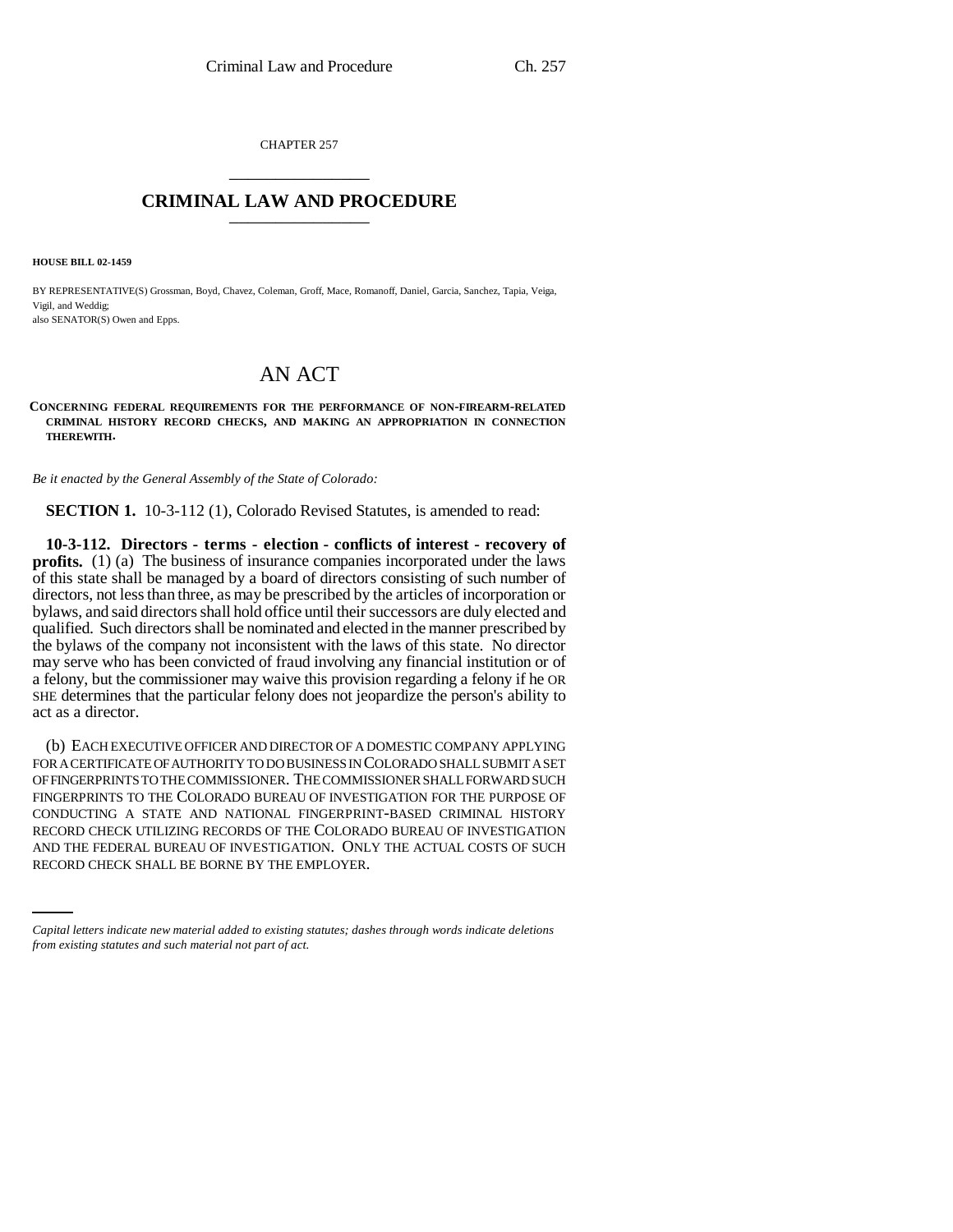**SECTION 2.** 10-3-803 (1), Colorado Revised Statutes, is amended, and the said 10-3-803 is further amended BY THE ADDITION OF A NEW SUBSECTION, to read:

**10-3-803. Acquisition of control of or merger with domestic insurer.** (1) (a) No person other than the issuer shall make a tender offer for, or a request or invitation for tenders of, or enter into any agreement to exchange securities for, seek to acquire, or acquire, in the open market or otherwise, any voting security of a domestic insurer if, after the consummation thereof, such person would, directly or indirectly, or by conversion or by exercise of any right to acquire, be in control of such insurer, and no person shall enter into an agreement to merge with or otherwise to acquire control of a domestic insurer unless, at the time any such offer, request, or invitation is made or any such agreement is entered into, or prior to the acquisition of such securities if no offer or agreement is involved, such person has filed with the commissioner and has sent to such insurer a statement containing the information required by this section and such offer, request, invitation, agreement, or acquisition has been approved by the commissioner in the manner prescribed in this section.

(b) IN ADDITION, IF SUCH PERSON IS AN INDIVIDUAL, THE PERSON SHALL SUBMIT A SET OF FINGERPRINTS TO THE COMMISSIONER PURSUANT TO SUBSECTION (2.5) OF THIS SECTION. IF SUCH PERSON IS A CORPORATION, EACH EXECUTIVE OFFICER AND DIRECTOR OF THE CORPORATION SHALL SUBMIT A SET OF FINGERPRINTS TO THE COMMISSIONER PURSUANT TO SUBSECTION (2.5) OF THIS SECTION.

(c) For purposes of this section, a domestic insurer shall include any other person controlling a domestic insurer unless such other person is either directly or through its affiliates primarily engaged in business other than the business of insurance.

(2.5) EACH PERSON DESCRIBED IN PARAGRAPH (b) OF SUBSECTION (1) OF THIS SECTION SHALL SUBMIT A SET OF FINGERPRINTS TO THE COMMISSIONER AT THE TIME OF FILING THE STATEMENT DESCRIBED IN PARAGRAPH (a) OF SUBSECTION (1) OF THIS SECTION. THE COMMISSIONER SHALL FORWARD SUCH FINGERPRINTS TO THE COLORADO BUREAU OF INVESTIGATION FOR THE PURPOSE OF CONDUCTING A STATE AND NATIONAL FINGERPRINT-BASED CRIMINAL HISTORY RECORD CHECK UTILIZING RECORDS OF THE COLORADO BUREAU OF INVESTIGATION AND THE FEDERAL BUREAU OF INVESTIGATION. ONLY THE ACTUAL COSTS OF SUCH RECORD CHECK SHALL BE BORNE BY THE EMPLOYER.

**SECTION 3.** 10-15-103 (1), Colorado Revised Statutes, is amended to read:

**10-15-103. License procedure - records - examination of records.** (1) (a) No contract seller shall enter into a preneed contract or accept any funds or other consideration without first securing a license from the commissioner. Application for an initial license shall be in writing, signed by the applicant, and duly verified on forms furnished by the commissioner. Each application shall be accompanied by payment of five hundred dollars and a current balance sheet, income statement, and statement of cash flow to demonstrate a net worth of at least ten thousand dollars, as evidenced by the signature of a certified public accountant ("CPA") or public accountant ("PA"), or, if prepared by the applicant, accompanied by a current tax return; or, in the alternative, the applicant shall furnish the commissioner a surety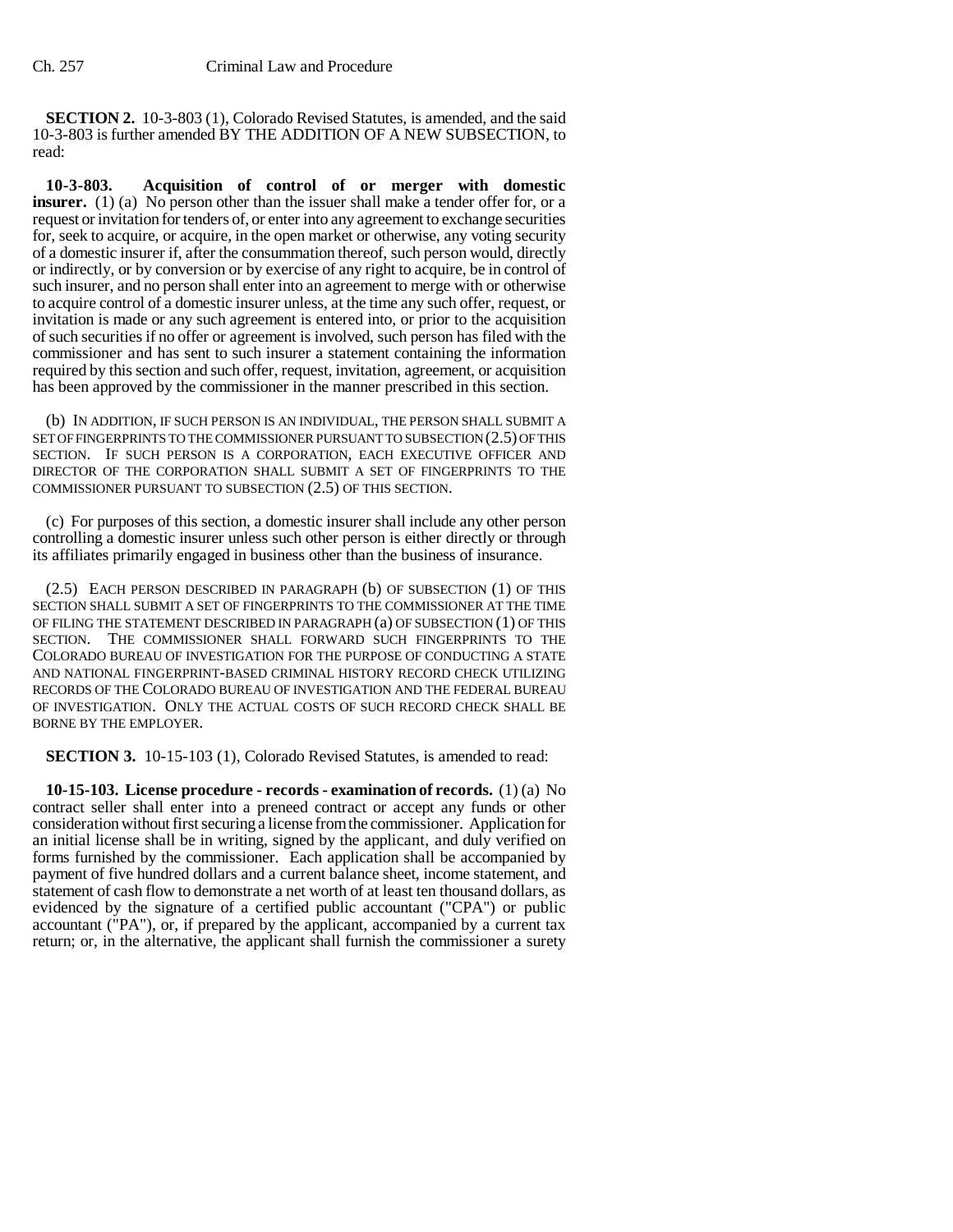bond in the amount of ten thousand dollars to honor preneed contract obligations.

(b) (I) WITH THE SUBMISSION OF THE INITIAL APPLICATION DESCRIBED IN PARAGRAPH (a) OF THIS SUBSECTION (1), EACH APPLICANT SHALL SUBMIT A SET OF FINGERPRINTS TO THE COMMISSIONER. THE COMMISSIONER SHALL FORWARD SUCH FINGERPRINTS TO THE COLORADO BUREAU OF INVESTIGATION FOR THE PURPOSE OF CONDUCTING A STATE AND NATIONAL FINGERPRINT-BASED CRIMINAL HISTORY RECORD CHECK UTILIZING RECORDS OF THE COLORADO BUREAU OF INVESTIGATION AND THE FEDERAL BUREAU OF INVESTIGATION.

(II) FOR PURPOSES OF THIS PARAGRAPH (b), "APPLICANT" MEANS AN INDIVIDUAL AND, IN THE CASE OF A CORPORATION, EACH OFFICER AND DIRECTOR OF THE CORPORATION.

**SECTION 4.** 12-7-103 (1) (d), Colorado Revised Statutes, is amended, and the said 12-7-103 is further amended BY THE ADDITION OF A NEW SUBSECTION, to read:

**12-7-103. License requirements - application - qualification bond - forfeiture.** (1) Any person desiring to engage in the business of bail bonding agent in this state shall supply the following information to the division:

(d) Such other information including but not limited to a complete set of fingerprints certified to by an authorized law enforcement official, and a full-face photograph, as may be required by this article or by the division, INCLUDING BUT NOT LIMITED TO A FULL-FACE PHOTOGRAPH. In addition, each applicant shall pay the actual costs associated with obtaining any background check, fingerprinting, and photograph that may be required.

(1.5) (a) PRIOR TO SUBMISSION OF AN APPLICATION, EACH APPLICANT SHALL HAVE HIS OR HER FINGERPRINTS TAKEN BY A LOCAL LAW ENFORCEMENT AGENCY FOR THE PURPOSE OF OBTAINING A FINGERPRINT-BASED CRIMINAL HISTORY RECORD CHECK. THE APPLICANT IS REQUIRED TO SUBMIT PAYMENT BY CERTIFIED CHECK OR MONEY ORDER FOR THE FINGERPRINTS AND FOR THE ACTUAL COSTS OF SAID RECORD CHECK AT THE TIME THE FINGERPRINTS ARE SUBMITTED TO THE COLORADO BUREAU OF INVESTIGATION. UPON RECEIPT OF FINGERPRINTS AND RECEIPT OF THE PAYMENT FOR COSTS, THE COLORADO BUREAU OF INVESTIGATION SHALL CONDUCT A STATE AND NATIONAL FINGERPRINT-BASED CRIMINAL HISTORY RECORD CHECK UTILIZING RECORDS OF THE COLORADO BUREAU OF INVESTIGATION AND THE FEDERAL BUREAU OF INVESTIGATION.

(b) FOR PURPOSES OF THIS SUBSECTION (1.5), "APPLICANT" SHALL INCLUDE ANY:

(I) BAIL BONDING AGENT, AS DEFINED IN SECTION 12-7-101 (1);

(II) PROFESSIONAL CASH BAIL AGENT, AS DEFINED IN SECTION 12-7-101 (7); AND

(III) BAIL BONDING AGENT LICENSED TO WRITE BAIL BONDS AS A CASH BONDING AGENT, AS DESCRIBED IN SECTION 12-7-102 (1).

**SECTION 5.** 12-47.1-511 (1), Colorado Revised Statutes, is amended, and the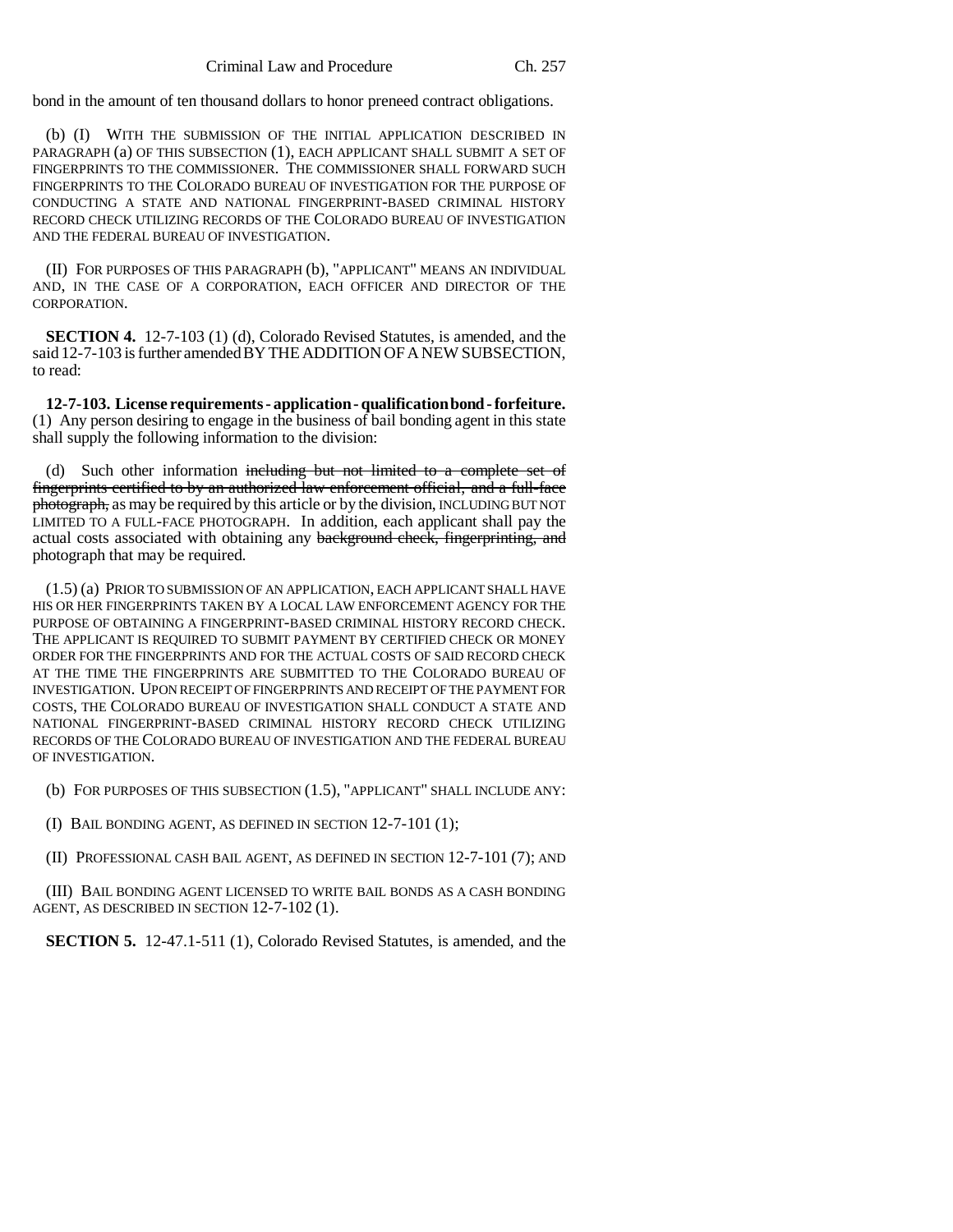said 12-47.1-511 is further amended BY THE ADDITION OF A NEW SUBSECTION, to read:

**12-47.1-511. Applicants and licensees - providing information.** (1) All applicants for licenses issued by the commission, and all persons holding such licenses, including all persons interested, directly or indirectly, in the gaming business or license held by an applicant or licensee, shall upon request by the commission or division provide fingerprints and handwriting exemplars, and each such person shall allow himself or herself to be photographed in accordance with procedures established by the commission.

(3) WITH THE SUBMISSION OF AN APPLICATION FOR A LICENSE OR AN APPLICATION FOR A FINDING OF SUITABILITY PURSUANT TO THIS ARTICLE, EACH APPLICANT SHALL SUBMIT A SET OF FINGERPRINTS TO THE COMMISSION. THE COMMISSION SHALL FORWARD SUCH FINGERPRINTS TO THE COLORADO BUREAU OF INVESTIGATION FOR THE PURPOSE OF CONDUCTING A STATE AND NATIONAL FINGERPRINT-BASED CRIMINAL HISTORY RECORD CHECK UTILIZING RECORDS OF THE COLORADO BUREAU OF INVESTIGATION AND THE FEDERAL BUREAU OF INVESTIGATION. NOTHING IN THIS SUBSECTION (3) SHALL PRECLUDE THE COMMISSION FROM MAKING FURTHER INQUIRIES INTO THE BACKGROUND OF THE APPLICANT.

**SECTION 6.** 12-60-503, Colorado Revised Statutes, is amended BY THE ADDITION OF A NEW SUBSECTION to read:

**12-60-503. Rules of the commission - licensing.** (4) WITH THE SUBMISSION OF AN APPLICATION FOR A LICENSE GRANTED PURSUANT TO THIS ARTICLE, EACH APPLICANT SHALL SUBMIT A SET OF FINGERPRINTS TO THE COMMISSION. THE COMMISSION SHALL FORWARD SUCH FINGERPRINTS TO THE COLORADO BUREAU OF INVESTIGATION FOR THE PURPOSE OF CONDUCTING A STATE AND NATIONAL FINGERPRINT-BASED CRIMINAL HISTORY RECORD CHECK UTILIZING RECORDS OF THE COLORADO BUREAU OF INVESTIGATION AND THE FEDERAL BUREAU OF INVESTIGATION. ONLY THE ACTUAL COSTS OF SUCH RECORD CHECK SHALL BE BORNE BY THE APPLICANT. NOTHING IN THIS SUBSECTION (4) SHALL PRECLUDE THE COMMISSION FROM MAKING FURTHER INQUIRIES INTO THE BACKGROUND OF THE APPLICANT.

**SECTION 7.** 12-61-103 (1), Colorado Revised Statutes, is amended to read:

**12-61-103. Application for license.** (1) (a) All persons desiring to become real estate brokers shall apply to the real estate commission for a license under the provisions of this part 1. Application for a license as a real estate broker shall be made to the commission upon forms or in a manner prescribed by it.

(b) (I) WITH THE SUBMISSION OF AN APPLICATION FOR A LICENSE PURSUANT TO PARAGRAPH (a) OF THIS SUBSECTION (1), EACH APPLICANT SHALL SUBMIT A SET OF FINGERPRINTS TO THE REAL ESTATE COMMISSION. THE COMMISSION SHALL FORWARD SUCH FINGERPRINTS TO THE COLORADO BUREAU OF INVESTIGATION FOR THE PURPOSE OF CONDUCTING A STATE AND NATIONAL FINGERPRINT-BASED CRIMINAL HISTORY RECORD CHECK UTILIZING RECORDS OF THE COLORADO BUREAU OF INVESTIGATION AND THE FEDERAL BUREAU OF INVESTIGATION.

(II) FOR PURPOSES OF THIS PARAGRAPH (b), "APPLICANT" MEANS AN INDIVIDUAL,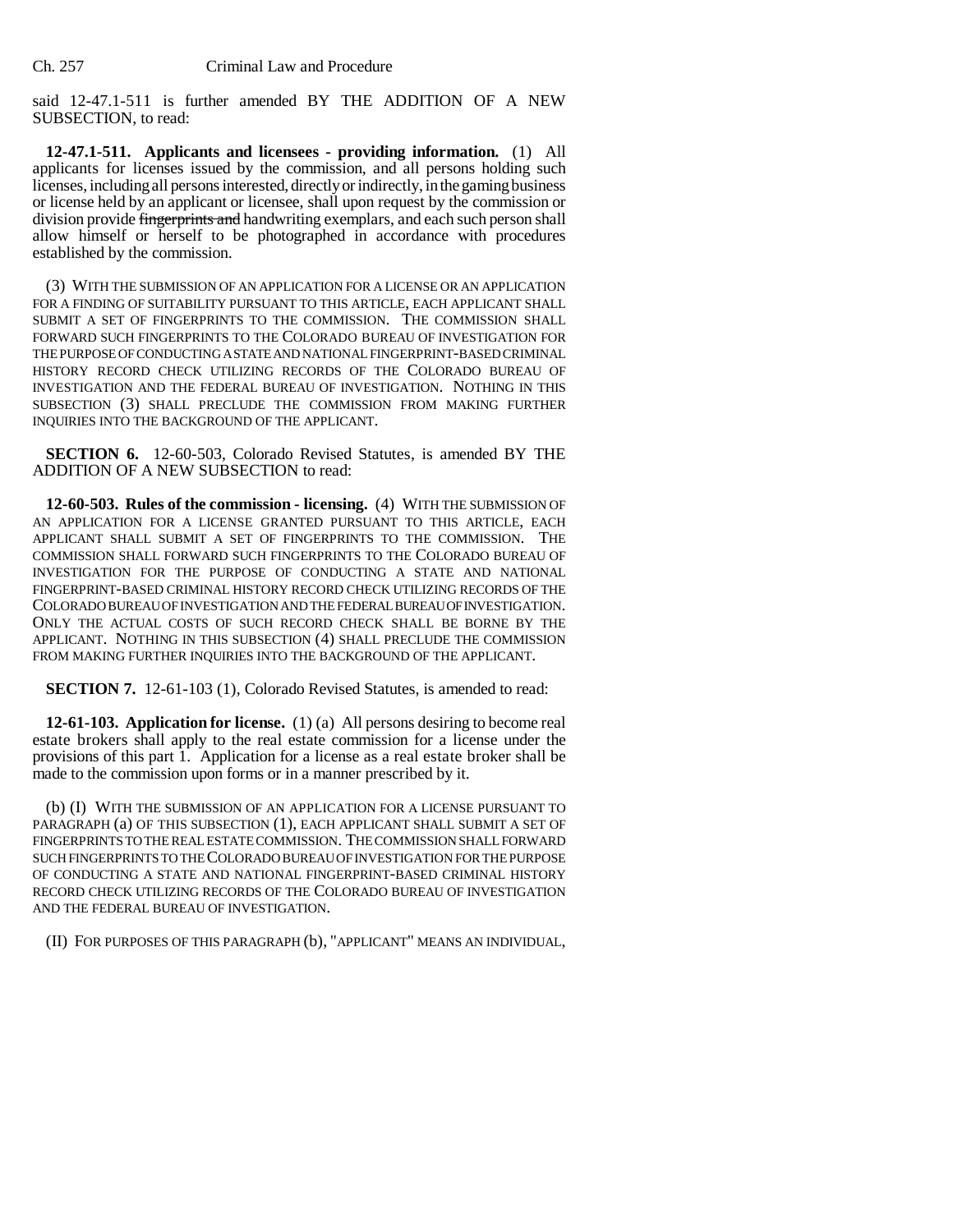OR ANY PERSON DESIGNATED TO ACT AS BROKER FOR ANY PARTNERSHIP, LIMITED LIABILITY COMPANY, OR CORPORATION PURSUANT TO SUBSECTION (7) OF THIS SECTION.

**SECTION 8.** 22-1-121 (1.7), Colorado Revised Statutes, is amended to read:

**22-1-121. Nonpublic schools - employment of personnel - notification by** department of education. (1.7) (a) To facilitate the inquiry permitted by subsection (1) OR SUBSECTION (1.5) of this section, the governing board of a participating nonpublic school shall require an applicant OR EMPLOYEE to submit to the governing board of the school a complete set of his or her fingerprints taken by a qualified law enforcement agency or an authorized school employee. The governing board shall forward the set of fingerprints together with a check to cover the DIRECT AND INDIRECT costs charged by the Colorado bureau of investigation OF CONDUCTING A FINGERPRINT-BASED CRIMINAL HISTORY RECORD CHECK OF THE APPLICANT OR EMPLOYEE to the department of education. for release to the Colorado bureau of investigation and the federal bureau of investigation. THE DEPARTMENT SHALL FORWARD SUCH FINGERPRINTS TO THE COLORADO BUREAU OF INVESTIGATION FOR THE PURPOSE OF CONDUCTING A STATE AND NATIONAL FINGERPRINT-BASED CRIMINAL HISTORY RECORD CHECK UTILIZING RECORDS OF THE COLORADO BUREAU OF INVESTIGATION AND THE FEDERAL BUREAU OF INVESTIGATION. THE DEPARTMENT SHALL BE THE AUTHORIZED AGENCY TO RECEIVE AND DISSEMINATE INFORMATION REGARDING THE RESULT OF ANY NATIONAL CRIMINAL HISTORY RECORD CHECK. ANY SUCH NATIONAL CHECK SHALL BE HANDLED IN ACCORDANCE WITH P.L. 92-544, AS AMENDED. THE DEPARTMENT SHALL NOTIFY THE GOVERNING BOARD WHETHER A FINGERPRINT-BASED CRIMINAL HISTORY RECORD CHECK HAS IDENTIFIED ANY CONVICTION, PLEA OF NOLO CONTENDERE, DEFERRED SENTENCE, OR DEFERRED PROSECUTION DESCRIBED IN SUBSECTION (1) OF THIS SECTION.

(b) All costs arising from any fingerprint processing A FINGERPRINT-BASED CRIMINAL HISTORY RECORD CHECK performed by the Colorado bureau of investigation AND THE FEDERAL BUREAU OF INVESTIGATION pursuant to the provisions of this section shall be borne by the nonpublic school. Such costs may be passed on to the EMPLOYEE OR THE prospective employee.

(c) The department of education shall transmit any checks received pursuant to this subsection (1.7) to the state treasurer who shall credit the same to the nonpublic school fingerprint fund which fund is hereby created in the state treasury. The moneys in the nonpublic school fingerprint fund shall be used to pay for FINGERPRINT-BASED CRIMINAL HISTORY RECORD checks required pursuant to this subsection (1.7) and shall be subject to annual appropriation by the general assembly. Any moneys not appropriated shall remain in the nonpublic school fingerprint fund and shall not be transferred or revert to the general fund at the end of any fiscal year.

**SECTION 9.** 22-32-109.8 (1), (4), (6) (a), and (10), Colorado Revised Statutes, are amended to read:

**22-32-109.8. Applicants selected for nonlicensed positions - submittal of form and fingerprints - prohibition against employing persons failing to comply.** (1) Except as otherwise provided in PARAGRAPH (a) OF subsection (10) of this section, any person applying to any school district for any position of employment for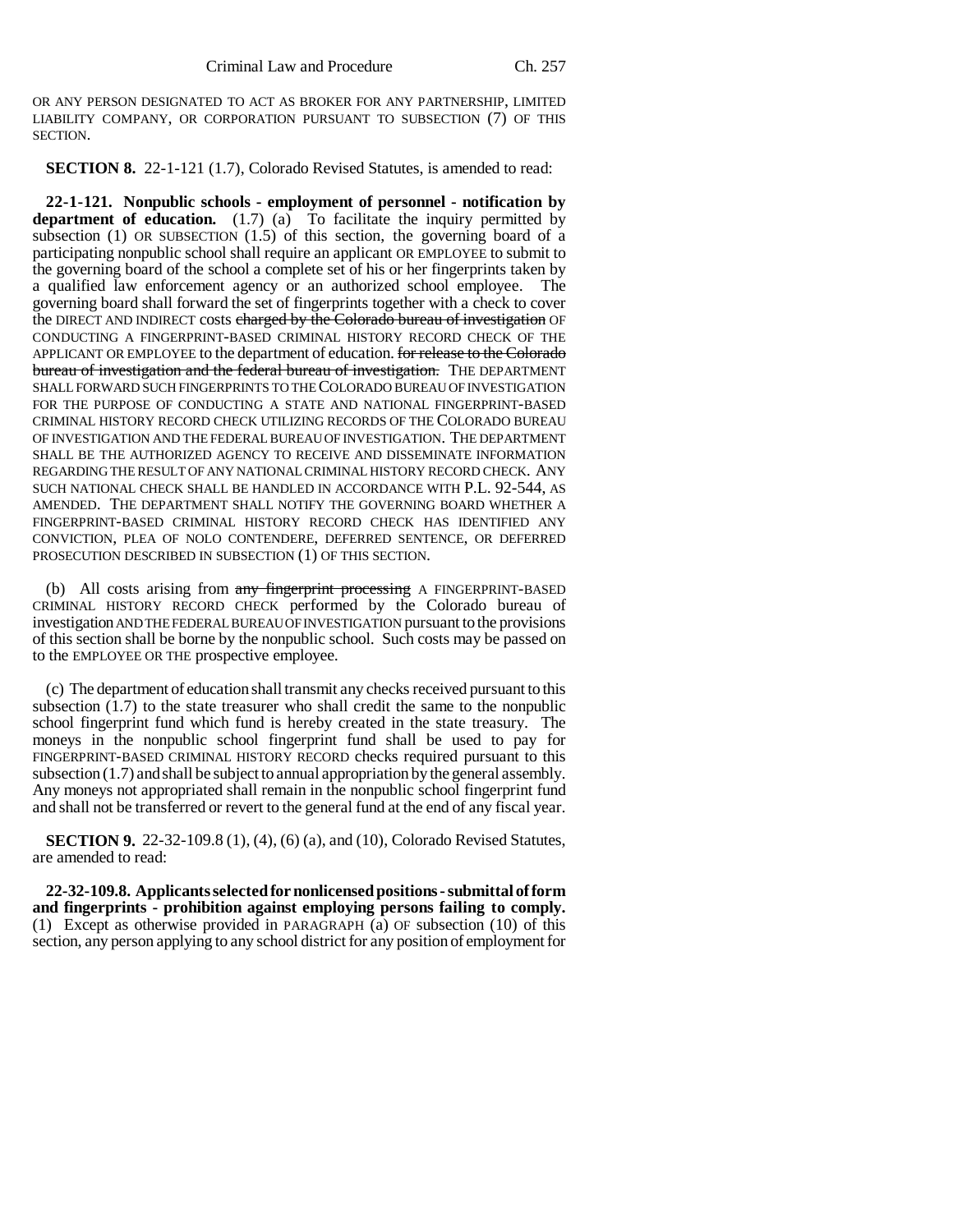## Ch. 257 Criminal Law and Procedure

which a license issued pursuant to article 60.5 of this title is not required and who is selected for such position of employment by such school district shall submit a complete set of fingerprints of such applicant taken by a qualified law enforcement agency or authorized employee of such school district and a notarized, completed form as specified in subsection (2) of this section. Said fingerprints and form shall be submitted to the school district at the time requested by such school district. The provisions of this section shall not be applicable to nonlicensed personnel employed by any school district prior to January 1, 1991.

(4) Any school district to which fingerprints are submitted pursuant to subsection (1) of this section shall release FORWARD such fingerprints to the Colorado bureau of investigation for the purpose of fingerprint processing CONDUCTING A STATE AND NATIONAL FINGERPRINT-BASED CRIMINAL HISTORY RECORD CHECK utilizing the files and records of the Colorado bureau of investigation and the federal bureau of investigation.

(6) (a) If WHEN any school district finds good cause to believe that any noncertificated NONLICENSED personnel employed by such school district on or after January 1, 1991, has been convicted of a ANY felony or misdemeanor OTHER THAN A MISDEMEANOR TRAFFIC OFFENSE OR TRAFFIC INFRACTION subsequent to such employment, such school district may release SHALL REQUIRE SUCH PERSON TO SUBMIT TO THE SCHOOL DISTRICT A COMPLETE SET OF HIS OR HER FINGERPRINTS TAKEN BY A QUALIFIED LAW ENFORCEMENT AGENCY. SAID FINGERPRINTS SHALL BE SUBMITTED WITHIN TWENTY DAYS OF RECEIPT OF WRITTEN NOTIFICATION FROM THE SCHOOL DISTRICT. THE SCHOOL DISTRICT SHALL FORWARD the fingerprints of such person previously submitted pursuant to subsection (1) of this section to the Colorado bureau of investigation for the purpose of fingerprint processing CONDUCTING A STATE AND NATIONAL FINGERPRINT-BASED CRIMINAL HISTORY RECORD CHECK utilizing the *files and records of the Colorado bureau of investigation and the federal* bureau of investigation.

(10) (a) The provisions of this section shall not apply to any person who is enrolled as a student in any school district and who is applying to the same school district in which such student is enrolled for a position of employment for which a license issued pursuant to article 60.5 of this title is not required.

(b) The fingerprints required by this section shall not be required of any person who:

(I) Has submitted a set of fingerprints pursuant to subsection (1) of this section to any school district in the state of Colorado during the two-year period immediately preceding the date of receipt of written notification requesting fingerprints; and

(II) Has consented by written notice to the transfer of a copy of the previously submitted set of fingerprints to the requesting district for processing under this section.

**SECTION 10.** 22-32-109.9 (1) (a) and (2), Colorado Revised Statutes, are amended to read:

**22-32-109.9. Licensed personnel - submittal of fingerprints.** (1) (a) If WHEN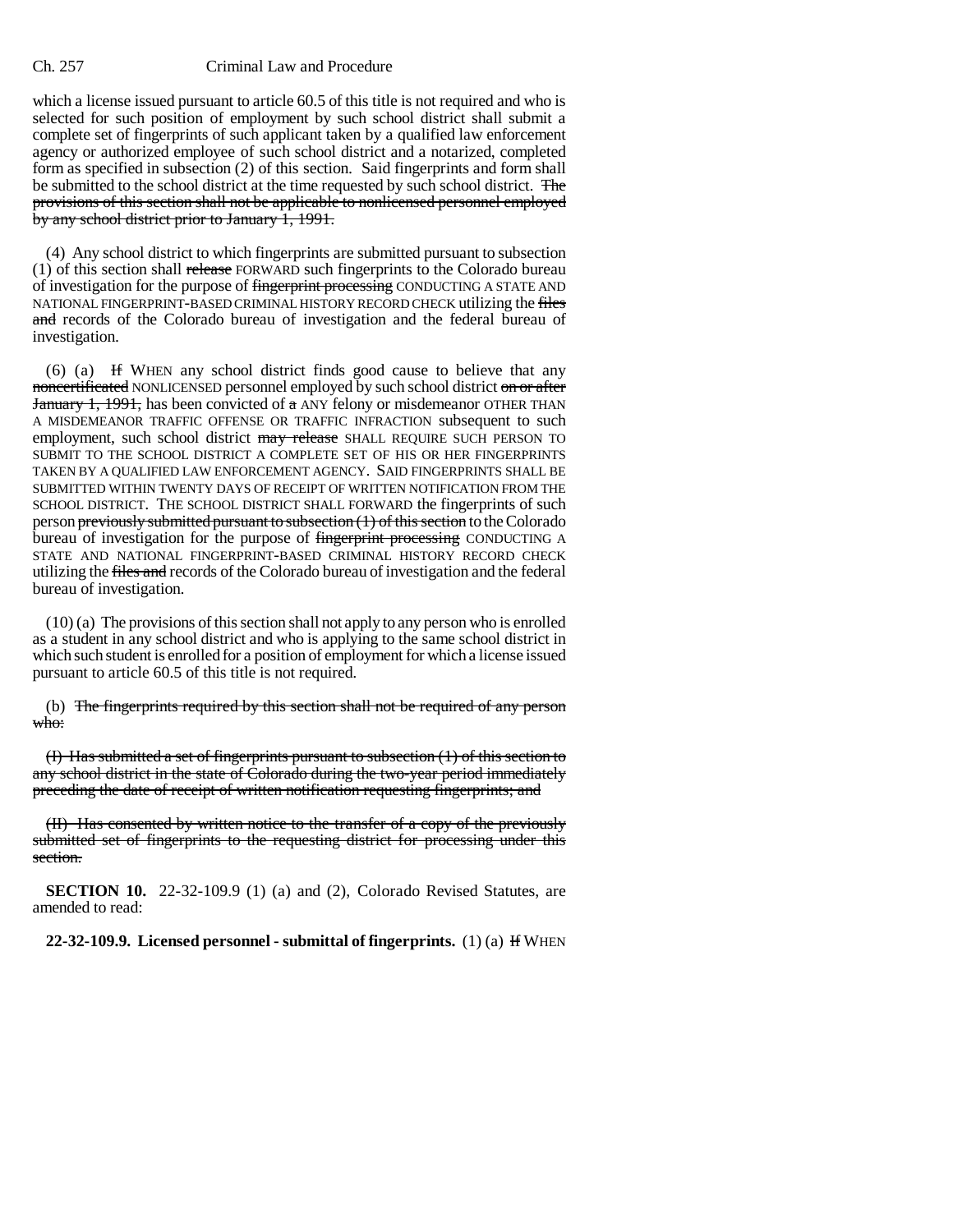any school district finds good cause to believe that any licensed personnel employed by such school district on or after January 1, 1991, has been convicted of any felony or misdemeanor, but not including any OTHER THAN A misdemeanor traffic offense or traffic infractions INFRACTION, subsequent to such employment, such school district may SHALL require such person to submit a complete set of HIS OR HER fingerprints taken by a qualified law enforcement agency. unless such person has submitted a set of fingerprints to any school district in the state of Colorado pursuant to this section during the two-year period immediately preceding the date of receipt of written notification requesting fingerprints and has consented by written notice to the transfer of a copy of the previously submitted set of fingerprints to the requesting district. Said fingerprints or written notice of consent shall be submitted within twenty days of receipt of written notification from such THE school district.

(2) Any school district to which fingerprints are submitted pursuant to subsection (1) of this section shall release FORWARD such fingerprints to the Colorado bureau of investigation FOR THE PURPOSE OF CONDUCTING A STATE AND NATIONAL FINGERPRINT-BASED CRIMINAL HISTORY RECORD CHECK UTILIZING THE RECORDS OF THE COLORADO BUREAU OF INVESTIGATION and the federal bureau of investigation.

**SECTION 11.** 24-33.5-415.4 (2), Colorado Revised Statutes, is amended to read:

**24-33.5-415.4. Security guard clearance - criminal history record checks.** (2) After January 1, 1992, any contract security agency or proprietary security organization may submit fingerprints of security guards to the bureau for purposes of a national FINGERPRINT-BASED criminal history record check pursuant to part 3 of article 72 of this title. The bureau shall require each person applying for a national criminal history record check pursuant to this section to be fingerprinted, such fingerprints shall be available for use by the bureau and for transmittal to the identification division of the federal bureau of investigation for a national criminal history record check. The information obtained from the national criminal history record check conducted pursuant to this section may be used by the contract security agency or proprietary security organization to determine whether or not to employ a person as a security guard. Nothing in this section shall be used as a basis for discrimination banned by section  $24-34-402$  (1) (a). The bureau shall charge a fee for record checks conducted pursuant to this section. The bureau shall set such fee at a level sufficient to cover the direct and indirect costs of processing requests made pursuant to this section. Moneys collected by the bureau pursuant to this section shall be subject to annual appropriation by the general assembly for the administration of criminal justice HISTORY record checks of security guards pursuant to this section.

**SECTION 12.** 24-35-205, Colorado Revised Statutes, is amended BY THE ADDITION OF A NEW SUBSECTION to read:

**24-35-205. Contractors supplying gaming equipment - disclosures.** (10) (a) EACH SUPPLIER, PRIOR TO ENTERING INTO A CONTRACT TO SUPPLY GAMING MATERIALS OR EQUIPMENT, SHALL SUBMIT A SET OF FINGERPRINTS TO THE COMMISSION. THE COMMISSION SHALL FORWARD SUCH FINGERPRINTS TO THE COLORADO BUREAU OF INVESTIGATION FOR THE PURPOSE OF CONDUCTING A STATE AND NATIONAL FINGERPRINT-BASED CRIMINAL HISTORY RECORD CHECK UTILIZING RECORDS OF THE COLORADO BUREAU OF INVESTIGATION AND THE FEDERAL BUREAU OF INVESTIGATION. ONLY THE ACTUAL COSTS OF SUCH RECORD CHECK SHALL BE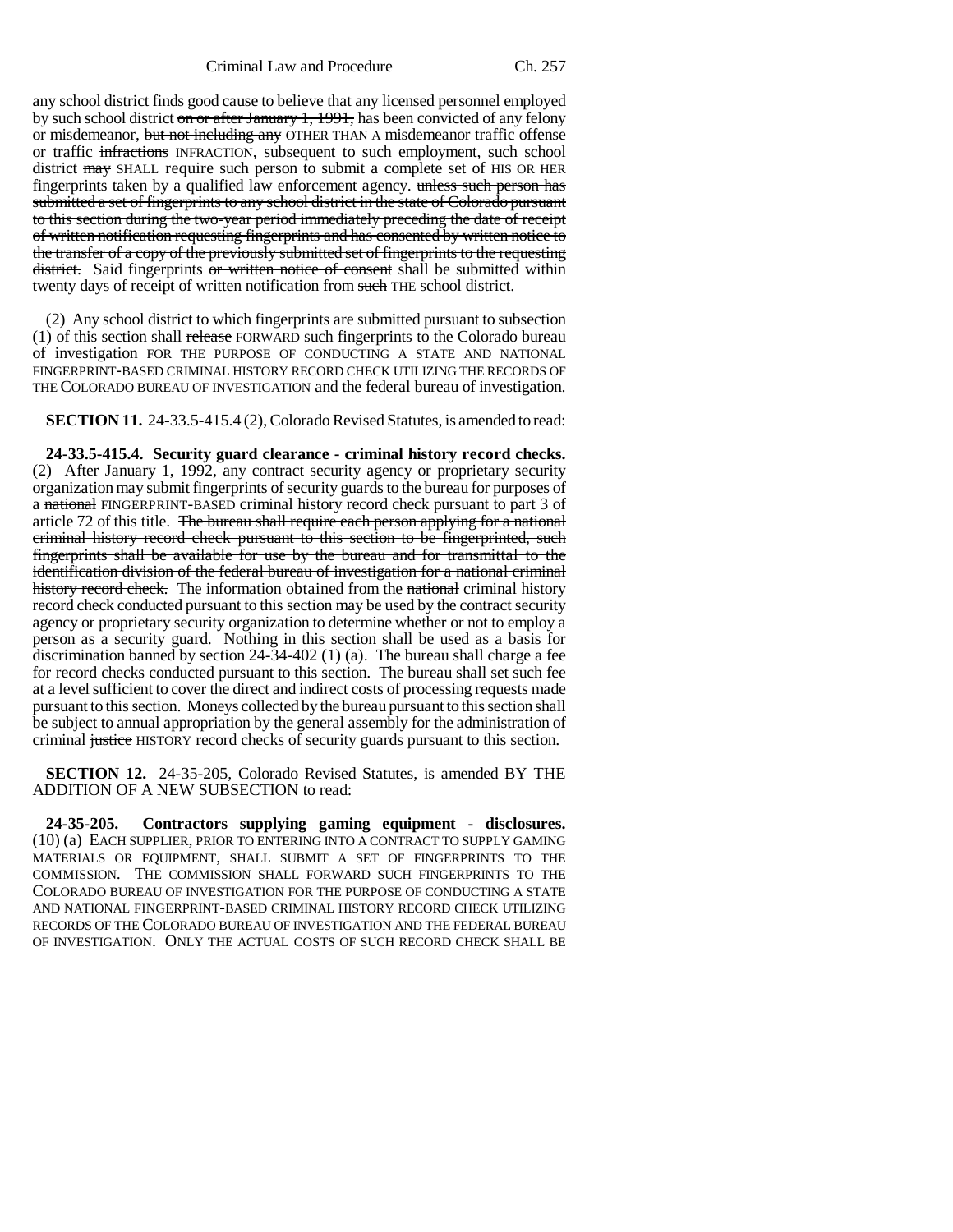### Ch. 257 Criminal Law and Procedure

BORNE BY THE SUPPLIER. NOTHING IN THIS SUBSECTION (10) SHALL PRECLUDE THE COMMISSION FROM MAKING FURTHER INQUIRIES INTO THE BACKGROUND OF THE SUPPLIER.

(b) NOTWITHSTANDING ANY OTHER PROVISION OF THIS SECTION TO THE CONTRARY, FOR PURPOSES OF THIS SUBSECTION (10), "SUPPLIER" MEANS AN INDIVIDUAL OR ANY PERSON DESCRIBED IN PARAGRAPH (a) OR (g) OF SUBSECTION (1) OF THIS SECTION.

**SECTION 13.** 24-35-206, Colorado Revised Statutes, is amended BY THE ADDITION OF A NEW SUBSECTION to read:

**24-35-206. Licenses.** (10) (a) EACH APPLICANT FOR A LOTTERY SALES AGENT LICENSE, WITH THE SUBMISSION OF SUCH APPLICATION, SHALL SUBMIT A SET OF FINGERPRINTS TO THE COMMISSION. THE COMMISSION SHALL FORWARD SUCH FINGERPRINTS TO THE COLORADO BUREAU OF INVESTIGATION FOR THE PURPOSE OF CONDUCTING A STATE AND NATIONAL FINGERPRINT-BASED CRIMINAL HISTORY RECORD CHECK UTILIZING RECORDS OF THE COLORADO BUREAU OF INVESTIGATION AND THE FEDERAL BUREAU OF INVESTIGATION. ONLY THE ACTUAL COSTS OF SUCH RECORD CHECK SHALL BE BORNE BY THE APPLICANT. NOTHING IN THIS SUBSECTION (10) SHALL PRECLUDE THE COMMISSION FROM MAKING FURTHER INQUIRIES INTO THE BACKGROUND OF THE APPLICANT.

(b) FOR PURPOSES OF THIS SUBSECTION (10), "APPLICANT" MEANS AN INDIVIDUAL OR EACH OFFICER OR DIRECTOR OF A FIRM, ASSOCIATION, OR CORPORATION THAT IS APPLYING FOR A LICENSE PURSUANT TO THIS SECTION.

**SECTION 14.** The introductory portion to 24-72-305.4 (1) and 24-72-305.4 (2), Colorado Revised Statutes, are amended to read:

**24-72-305.4. Governmental access to criminal history records of applicants in regulated professions or occupations.** (1) For the purpose of complying with federal requirements, Any division, board, commission, or person responsible for the licensing, certification, or registration functions for any governmental entity, in addition to any other authority conferred by law, may use fingerprints to access, for comparison purposes, arrest history records of:

(2) The persons or entities authorized to access arrest history records pursuant to subsection  $(1)$  of this section may access records that are maintained by or within this state and any other state or territory of the United States, any other nation, or any federal agency, or subdivision thereof, of the United States including, but not limited to, the federal THROUGH THE COLORADO bureau of investigation. in the United States department of justice.

**SECTION 15. Appropriation.** (1) In addition to any other appropriation, there is hereby appropriated, for the fiscal year beginning July 1, 2002, to the department of revenue, state lottery division, the sum of seven thousand eight hundred dollars (\$7,800) cash funds exempt, or so much thereof as may be necessary for implementation of this act. Such sum shall be from fingerprint and name check processing fees.